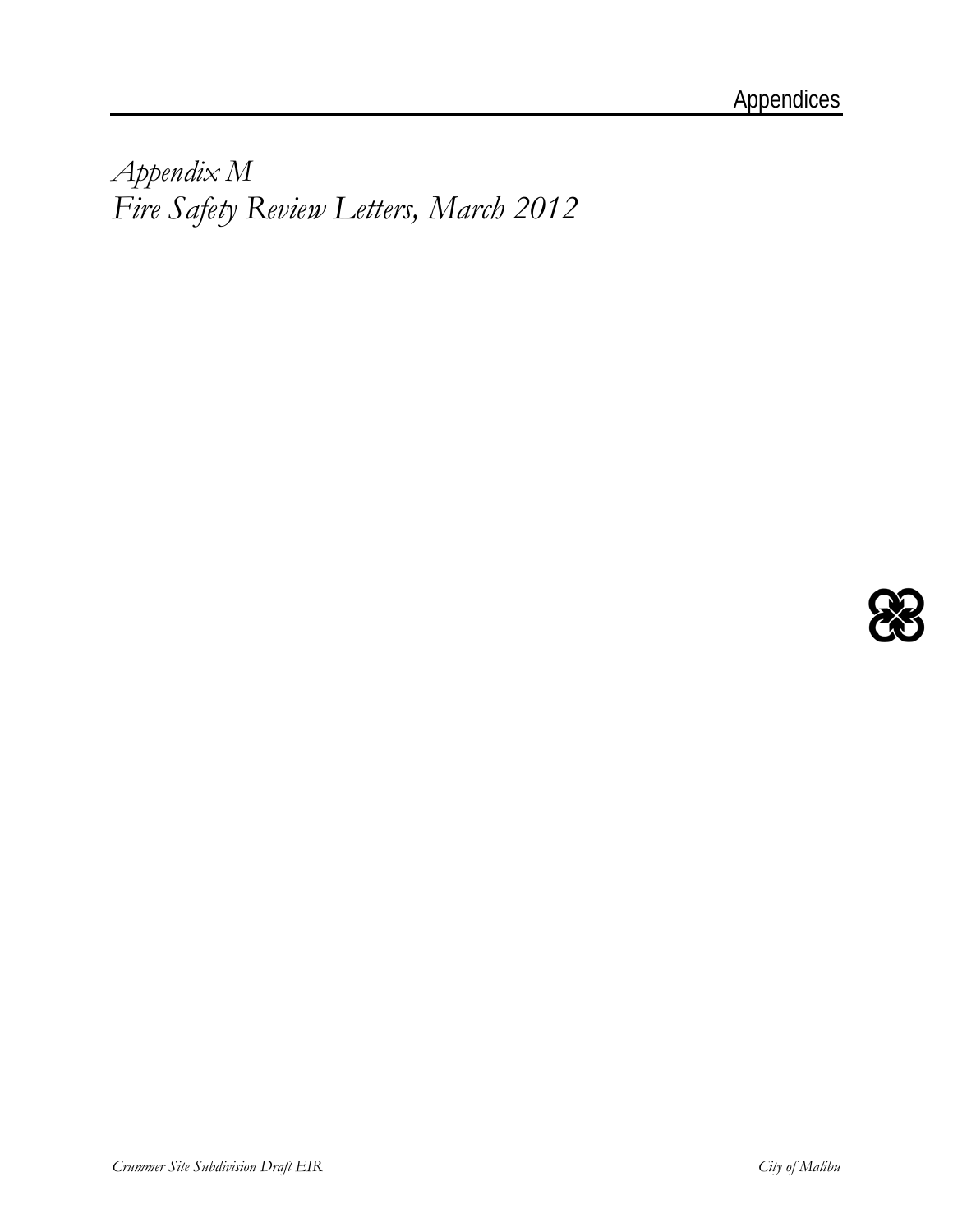*This page intentionally left blank.*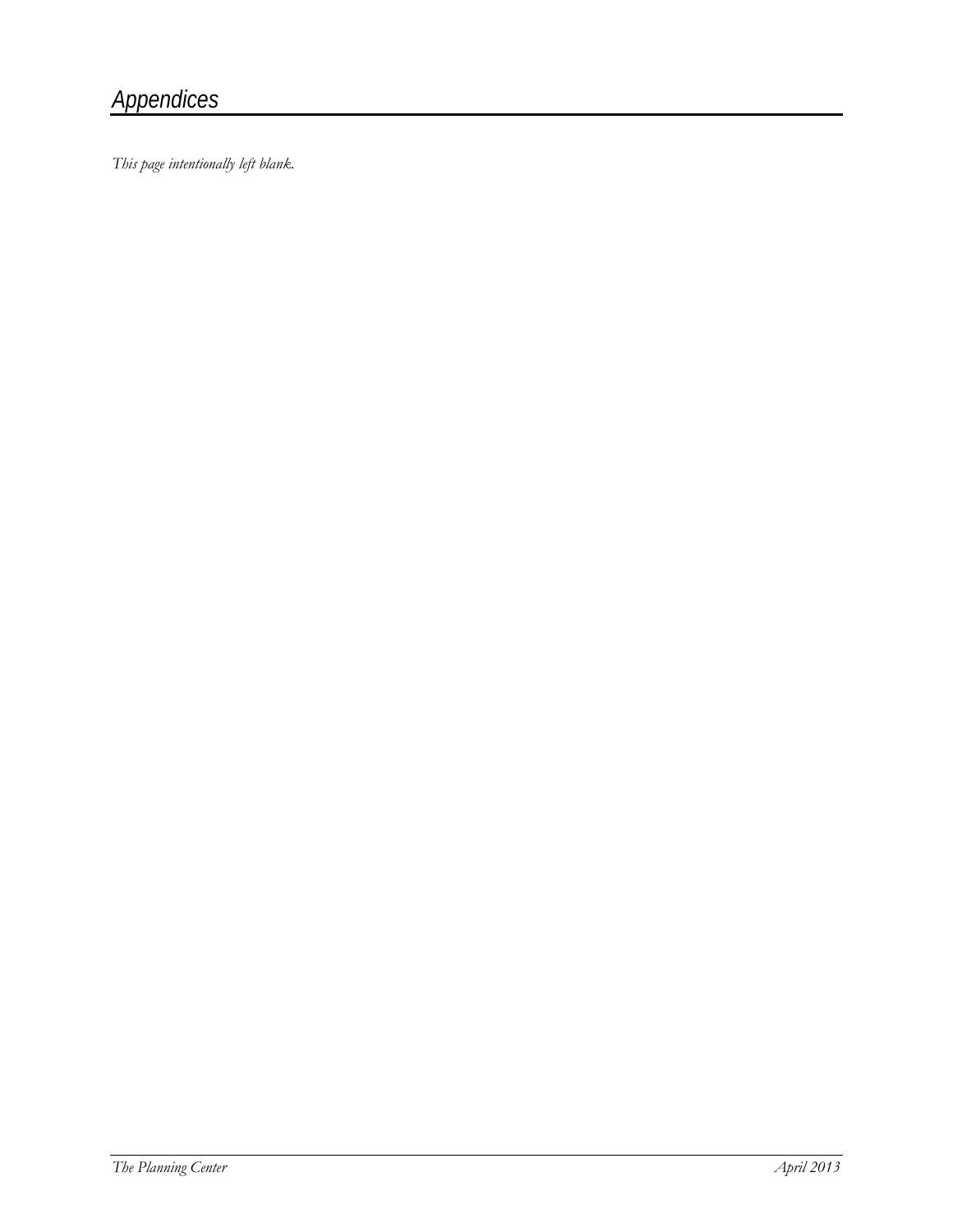

**City of Maiibu** 

23825 Stuart Ranch Rd.. Malibu, California CA 90265-4804 (310) 456-2489 FAX (310) 456-7650

## FIRE DEPARTMENT REVIEW REFERRAL SHEET

TO: Los Angeles County Fire Department DATE: 12/6/2007

FROM: City of Malibu Planning Department

| <b>PROJECT NUMBER:</b>                                     | CDP 07-144, IS 09-007, TTM 07-003, EIR 09-001                          |  |  |  |  |
|------------------------------------------------------------|------------------------------------------------------------------------|--|--|--|--|
| <b>JOB ADDRESS:</b>                                        | 24120 PACIFIC COAST HWY                                                |  |  |  |  |
| <b>APPLICANT / CONTACT:</b>                                | <b>Robert Gold</b>                                                     |  |  |  |  |
| <b>APPLICANT ADDRESS:</b>                                  | 315 S. Beverly Dr. Ste. 315<br>Beverly Hills, CA 90212                 |  |  |  |  |
| <b>APPLICANT PHONE #:</b>                                  | $(310)734 - 2353$                                                      |  |  |  |  |
| <b>APPLICANT FAX #:</b>                                    | (310) 734-2297                                                         |  |  |  |  |
| <b>PROJECT DESCRIPTION:</b>                                | "Crummer" Subdivision & 5 New Single-Family<br>Residences - Revisions. |  |  |  |  |
| <b>BRattle :: Disputes :: Department en Jeu Ann Ungelt</b> |                                                                        |  |  |  |  |

Malibu Planning Department and/or Applicant Fire Prevention Engineering Assistant TO: FROM:

Compliance with the conditions checked below is required prior to Fire Department approval.

The project DOES require Fire Department Plan Review and Developer Fee payment The project DOES NOT require Fire Department Plan Review The required fire flow for this project is  $1.575$  gallons per minute at 20 pounds per square inch for a 2 hour duration. (Provide flow information from the water dept.) The project is required to have an interior automatic fire sprinkler system. Final Fuel Modification Plan Approval is required priorto Fire Department Approval



App'd N/app'd

,/  $L$ Da  $V$   $\longrightarrow$ 

 $CFE =$ 

Conditions below marked "not approved" shall be corrected on the site plan and resubmitted for Fire Department approval.

Required Fire Department vehicular access (including width and grade %) as shown from the public street to the proposed project. Required and/or proposed Fire Department Vehicular Turnaround Required 5 foot wide Fire Department Walking Access (including grade %) Width of proposed driveway/access roadway gates

\*County of Los Angeles Fire Department Approval Expires with City Planning permits expiration, revisions to the County of Los Angeles Fire Code or revisions to Fire Department regulations and standards.

\*\*Minor changes may be approved by Fire Prevention Engineering, provided such changes achieve substantially the same results and the project maintains compliance with the County of Los

Angeles Fire Code valid at the time revised plans are submitted. Applicable review fees shall be required.<br>
SIGNATURE APPOUR IS Required by Fig. Dante SIGNATURE  $g'_{R}g_{C}g_{R}g_{R}$  $L^2$  /  $H^2$  // $\ell$  // $\ell$  /  $\ell$  // $\ell$  // $\ell$  // $\ell$  // $\ell$  // $\ell$  // $\ell$  // $\ell$  // $\ell$  // $\ell$  // $\ell$  // $\ell$  // $\ell$  // $\ell$  // $\ell$  // $\ell$  // $\ell$  // $\ell$  // $\ell$  // $\ell$  // $\ell$  // $\ell$  // $\ell$  // $\ell$  // $\ell$  // $\ell$  // $\ell$  // $\$ The Fire Prevention Engineering may be contacted by phone at (818) 880-0341or at the Fire Department Counter: 26600 Agoura Road, Suite 110, Calabasas, CA 91302; Hours: Monday - Thursday between 7:00 AM and 11 :00 AM TO building Permit Issuance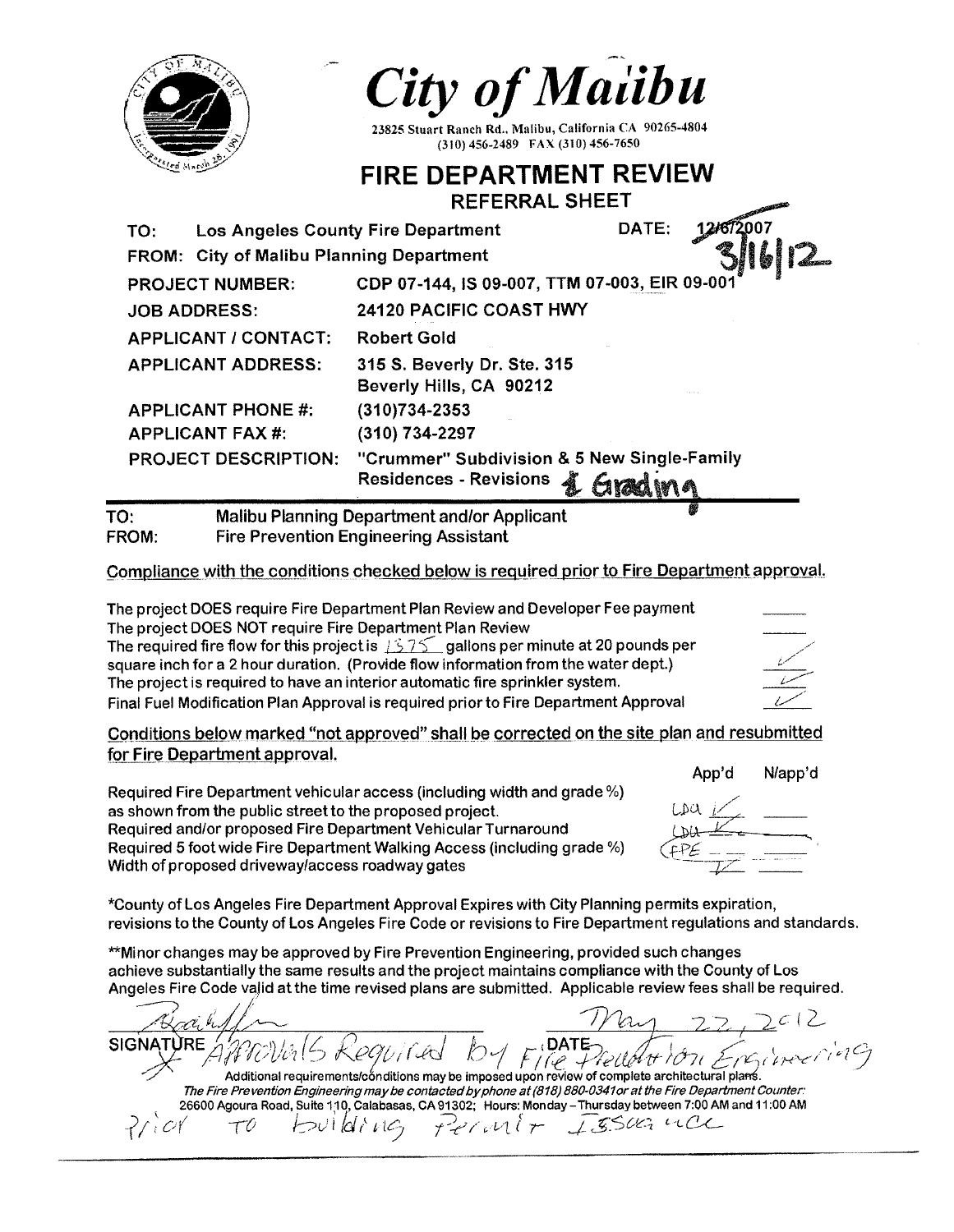

### COUNTY OF LOS ANGELES

### FIRE DEPARTMENT

5823 Rickenbacker Road Commerce, California 90040

#### CONDITIONS OF APPROVAL FOR SUBDIVISIONS - INCORPORATED

|             | Subdivision No:                                                                                                                                                                                                                                                                                                                                                                                                      | TR 70038<br>24120 Pacific Coast Highway                                                                                                                   | Map Date    |  | March 16, 2012 |  |  |
|-------------|----------------------------------------------------------------------------------------------------------------------------------------------------------------------------------------------------------------------------------------------------------------------------------------------------------------------------------------------------------------------------------------------------------------------|-----------------------------------------------------------------------------------------------------------------------------------------------------------|-------------|--|----------------|--|--|
|             |                                                                                                                                                                                                                                                                                                                                                                                                                      | C.U.P.                                                                                                                                                    | City Malibu |  |                |  |  |
| $\Box$      | FIRE DEPARTMENT HOLD on the tentative map shall remain until verification from the Los Angeles County Fire Dept. Planning<br>Section is received, stating adequacy of service. Contact (323) 881-2404.                                                                                                                                                                                                               |                                                                                                                                                           |             |  |                |  |  |
| ⊠           | Access shall comply with Section 503 of the Fire Code, which requires all weather access. All weather access may require paving.                                                                                                                                                                                                                                                                                     |                                                                                                                                                           |             |  |                |  |  |
| ⊠           | Fire Department Access shall be extended to within 150 feet distance of any exterior portion of all structures.                                                                                                                                                                                                                                                                                                      |                                                                                                                                                           |             |  |                |  |  |
| ⊠           | Where driveways extend further than 150 feet and are of single access design, turnarounds suitable for fire protection equipment<br>use shall be provided and shown on the final map. Turnarounds shall be designed, constructed and maintained to insure there<br>integrity for Fire Department use. Where topography dictates, turnarounds shall be provided for driveways that extend over 150<br>feet in length. |                                                                                                                                                           |             |  |                |  |  |
| $\boxtimes$ | Private driveways shall be indicated on the final map as "Private Driveway and Firelane" with the widths clearly depicted and<br>shall be maintained in accordance with the Fire Code. All required fire hydrants shall be installed, tested and accepted prior to<br>construction.                                                                                                                                  |                                                                                                                                                           |             |  |                |  |  |
| $\boxtimes$ | Vehicular access must be provided and maintained serviceable throughout construction to all required fire hydrants. All required<br>fire hydrants shall be installed, tested and accepted prior to construction.                                                                                                                                                                                                     |                                                                                                                                                           |             |  |                |  |  |
| $\Box$      | This property is located within the area described by the Fire Department as "Very High Fire Hazard Severity Zone" (formerly<br>Fire Zone 4). A "Fuel Modification Plan" shall be submitted and approved prior to final map clearance. (Contact Fuel Modification<br>Unit, Fire Station #32, 605 North Angeleno Avenue, Azusa, CA 91702-2904, Phone (626) 969-5205, for details).                                    |                                                                                                                                                           |             |  |                |  |  |
| $\boxtimes$ | Provide Fire Department or City approved street signs and building access numbers prior to occupancy.                                                                                                                                                                                                                                                                                                                |                                                                                                                                                           |             |  |                |  |  |
| $\Box$      | Additional fire protection systems shall be installed in lieu of suitable access and/or fire protection water.                                                                                                                                                                                                                                                                                                       |                                                                                                                                                           |             |  |                |  |  |
| $\Box$      | The final concept map, which has been submitted to this department for review, has fulfilled the conditions of approval<br>recommended by this department for access only.                                                                                                                                                                                                                                           |                                                                                                                                                           |             |  |                |  |  |
| $\Box$      | These conditions shall be secured by a C.U.P. and/or Covenant and Agreement approved by the County of Los Angeles Fire<br>Department prior to final map clearance.                                                                                                                                                                                                                                                   |                                                                                                                                                           |             |  |                |  |  |
| $\Box$      | The Fire Department has no additional requirements for this division of land.                                                                                                                                                                                                                                                                                                                                        |                                                                                                                                                           |             |  |                |  |  |
| Comments:   |                                                                                                                                                                                                                                                                                                                                                                                                                      | Access is adequate as shown on the Vesting Tentative Map dated May 17, 2012 on file in this office with the following<br>conditions: see additional sheet |             |  |                |  |  |

INSPECTOR Nancy Rodeheffer DATE May 22, 2012

Land Development Unit - Fire Prevention Division  $-$  (323) 890-4243, Fax (323) 890-9783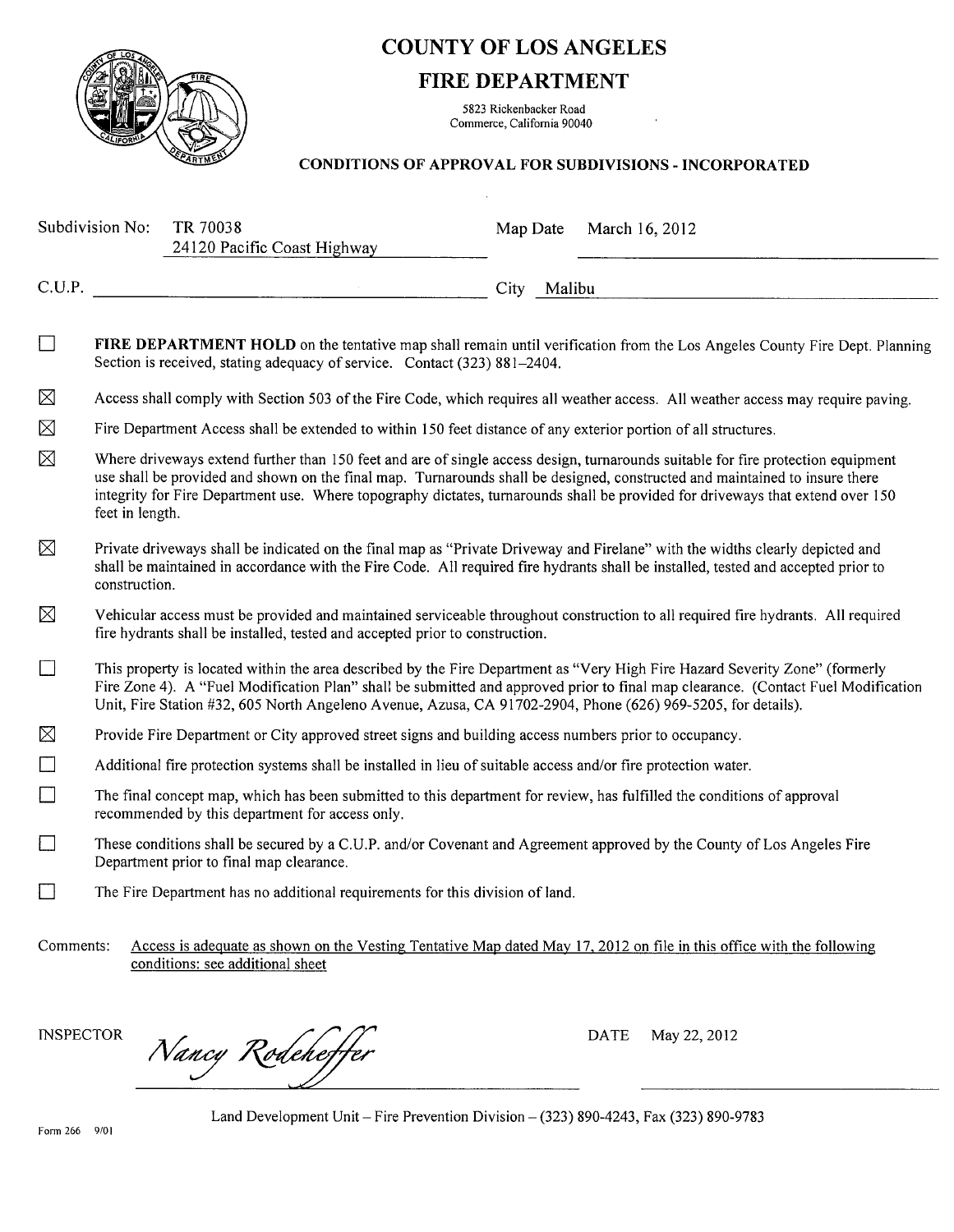### COUNTY OF LOS ANGELES FIRE DEPARTMENT

5823 Rickenbacker Road Commerce, Califomia 90040

### WATER SYSTEM REQUIREMENTS - INCORPORATED

|                                                                                                                                                                                                                                                              | Subdivision No:                                                                                                                                                                                                                                                          | TR 70038<br>24120 Pacific Coast Highway                                                                                                                                                                                                                                          |             | Map Date March 16, 2012                                                                                       |  |  |  |
|--------------------------------------------------------------------------------------------------------------------------------------------------------------------------------------------------------------------------------------------------------------|--------------------------------------------------------------------------------------------------------------------------------------------------------------------------------------------------------------------------------------------------------------------------|----------------------------------------------------------------------------------------------------------------------------------------------------------------------------------------------------------------------------------------------------------------------------------|-------------|---------------------------------------------------------------------------------------------------------------|--|--|--|
| Revised                                                                                                                                                                                                                                                      |                                                                                                                                                                                                                                                                          |                                                                                                                                                                                                                                                                                  | City Malibu |                                                                                                               |  |  |  |
| ⊠                                                                                                                                                                                                                                                            | Provide water mains, fire hydrants and fire flows as required by the County of Los Angeles Fire Department, for all land shown on<br>map which shall be recorded.                                                                                                        |                                                                                                                                                                                                                                                                                  |             |                                                                                                               |  |  |  |
| $\boxtimes$                                                                                                                                                                                                                                                  | The required fire flow for public fire hydrants at this location is $1375$ gallons per minute at 20 psi for a duration of $2$ hours, over and<br>above maximum daily domestic demand. 1 Hydrant(s) flowing simultaneously may be used to achieve the required fire flow. |                                                                                                                                                                                                                                                                                  |             |                                                                                                               |  |  |  |
| $\boxtimes$                                                                                                                                                                                                                                                  | The required fire flow for private on-site hydrants is 1375 gallons per minute at 20 psi.                                                                                                                                                                                |                                                                                                                                                                                                                                                                                  |             |                                                                                                               |  |  |  |
| $\boxtimes$                                                                                                                                                                                                                                                  |                                                                                                                                                                                                                                                                          | Fire hydrant requirements are as follows:                                                                                                                                                                                                                                        |             |                                                                                                               |  |  |  |
|                                                                                                                                                                                                                                                              |                                                                                                                                                                                                                                                                          | Install $\equiv$ public fire hydrant(s).<br>Upgrade _____<br>Install $\overline{3}$ private on-site fire hydrant(s). Upgrade $\overline{\phantom{a}}$                                                                                                                            |             | Verify (flow test) existing Public fire hydrant(s).<br>Verify (flow test) existing On-Site fire hydrant(s).   |  |  |  |
| ⊠<br>All hydrants shall measure 6"x 4"x 2-1/2" brass or bronze, conforming to current AWWA standard C503 or approved equal. All<br>on-site hydrants shall be installed a minimum of 25' feet from a structure or protected by a two (2) hour rated firewall. |                                                                                                                                                                                                                                                                          |                                                                                                                                                                                                                                                                                  |             |                                                                                                               |  |  |  |
|                                                                                                                                                                                                                                                              | X                                                                                                                                                                                                                                                                        | Location: As per map on file with the office.<br>Other location:                                                                                                                                                                                                                 |             |                                                                                                               |  |  |  |
| $\boxtimes$                                                                                                                                                                                                                                                  | All required fire hydrants shall be installed, tested and accepted or bonded for prior to Final Map approval.<br>Vehicular access must be provided and maintained serviceable throughout construction.                                                                   |                                                                                                                                                                                                                                                                                  |             |                                                                                                               |  |  |  |
| $\Box$                                                                                                                                                                                                                                                       | The County of Los Angeles Fire Department is not setting requirements for water mains, fire hydrants and fire flows as a<br>condition of approval for this division of land as presently zoned and/or submitted.                                                         |                                                                                                                                                                                                                                                                                  |             |                                                                                                               |  |  |  |
| $\boxtimes$                                                                                                                                                                                                                                                  | Additional water system requirements will be required when this land is further subdivided and/or during the building permit<br>process.                                                                                                                                 |                                                                                                                                                                                                                                                                                  |             |                                                                                                               |  |  |  |
| ⊔                                                                                                                                                                                                                                                            | Hydrants and fire flows are adequate to meet current Fire Department requirements.                                                                                                                                                                                       |                                                                                                                                                                                                                                                                                  |             |                                                                                                               |  |  |  |
| $\Box$                                                                                                                                                                                                                                                       | Upgrade not necessary, if existing hydrant(s) meet(s) fire flow requirements.                                                                                                                                                                                            |                                                                                                                                                                                                                                                                                  |             |                                                                                                               |  |  |  |
|                                                                                                                                                                                                                                                              |                                                                                                                                                                                                                                                                          | SUBMIT COMPLETED (ORIGINAL ONLY) FIRE FLOW AVAILABILITY FORM TO THIS OFFICE FOR REVIEW.                                                                                                                                                                                          |             |                                                                                                               |  |  |  |
| <b>COMMENTS:</b>                                                                                                                                                                                                                                             |                                                                                                                                                                                                                                                                          | adequate flow from the existing public fire hydrant on Winter Mesa Drive. All required fire hydrants shall<br>measure 6"x 4"x 2-1/2" brass or bronze, conforming to current AWWA standard C503 or approved equal and<br>meet the required fire flow requirements as noted above. |             | Per The County of Los Angeles Water Works 29, the Fire Flow Availability form dated March 30, 2012, indicates |  |  |  |

All required fire hydrants shall be installed, tested and accepted or bonded for prior to Final Map approval.

All hydrants shall be installed in conformance with Title 20, County of Los Angeles Government Code and County of Los Angeles Fire Code, or appropriate City regulations.<br>This shall include minimum six-inch diameter mains. This shall include minimum six-inch diameter mains. Arrangements to meet these requirements must be made with the water purveyor serving the area.